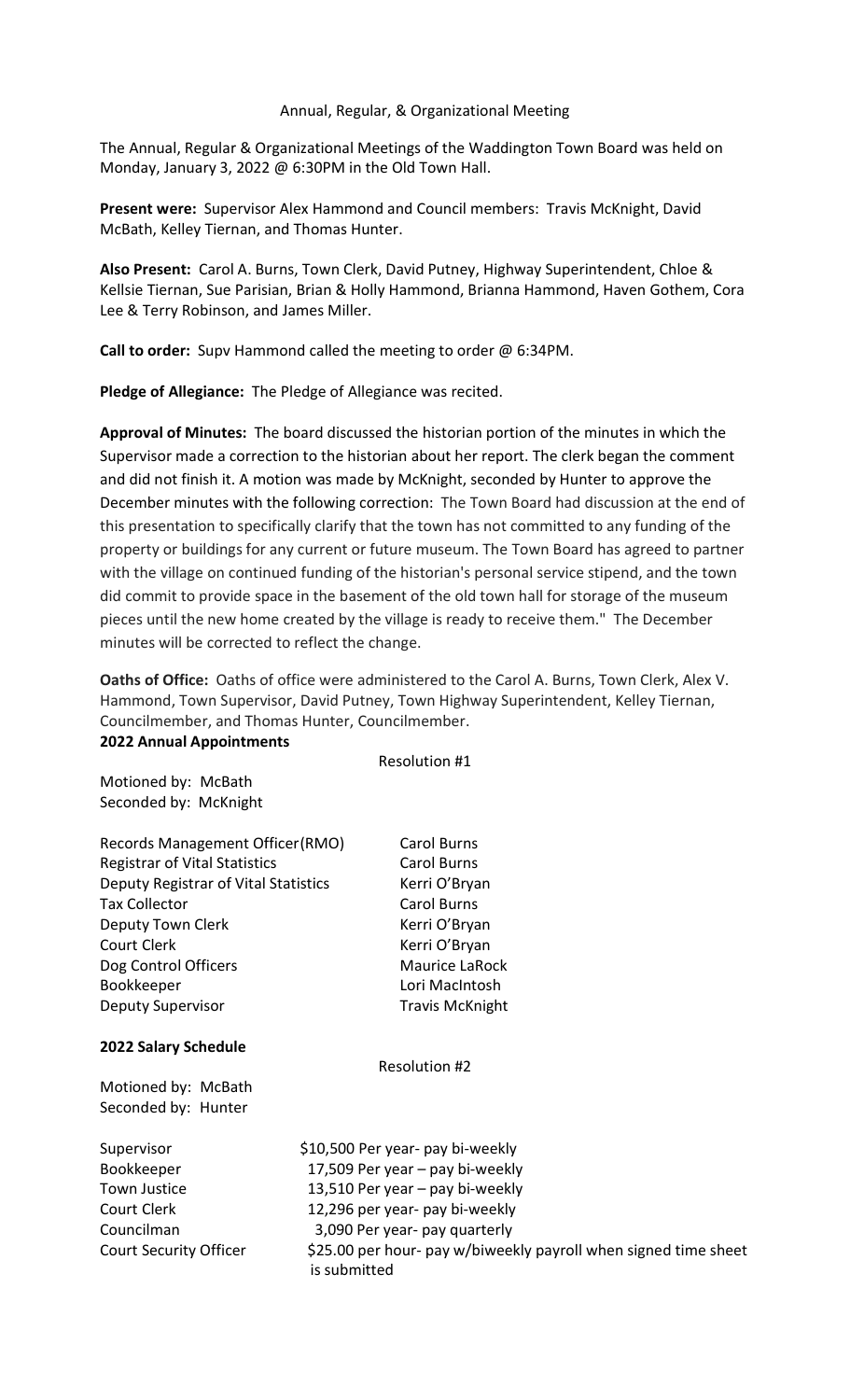Town Clerk 31,014 Per year- pay bi-weekly Registrar of Vital Stats 2,300 Per year- pay annually Deputy Clerk 15.00 Per Hour- time sheet submitted when worked Town Attorney 12,000 Per year- pay quarterly Assessor 29,101 Per year- pay bi-weekly Supt of Highways 52,909 Per year- pay bi-weekly Grievance Bd of Review 100.00 Per day + mileage + school Municipal Building Janitor 12.75 per hour – pay bi-weekly (4 hours per week) Historian 1,500 Per year- pay quarterly Code Enforcement Officer 4,877 Per year- pay bi-weekly Zoning Secretary 1,353 Per year- pay bi-weekly Librarian 23,072.40 Per year – pay bi-weekly Librarian Substitute (Renee) 13.30 Per hour- pay bi-weekly (Ashley) 13.20 per hour- pay bi-weekly (Janice) 13.20 per hour- pay when worked Librarian Custodian 13.20 per hour- pay bi-weekly Rink Attendant 1,000 Per year – pay bi-weekly MEO Per Contract Per hour – pay bi-weekly MEO New Employees example a pay bi-weekly \*\*"hourly rates of pay disbursed are not to exceed the amount budgeted annually for the position/service without prior approval of the town board".

\*\* hourly rates of MEO will be determined once new contract is resolved

## Mileage Allowance

Resolution #3

Motioned by: McKnight Seconded by: Tiernan RESOLVED, that all Town Officials are allowed compensation not more than .58 ½ mile for use of their automobiles in performance of their duties. Ayes: All

#### Designation of Bank

Resolution #4

Motioned by: Tiernan Seconded by: Hunter RESOLVED, that Community Bank N.A. of Waddington, N.Y. is hereby designated as depositor, in which the Supervisor, Town Justice, Town Clerk, and Tax Collector of the Town of Waddington will deposit monies coming into their hands by virtue of their offices. Ayes: All

## Meeting Schedule

Resolution #5

Motioned by: McKnight

Seconded by: McBath

RESOLVED, that the Regular Meeting of the Waddington Town Board will be held the second Monday of month at 7:00PM except in November when it will the 1<sup>st</sup> Monday of the month but not later than the Thursday following the General Election. Meetings will be held in the Municipal Building unless a larger crowd is anticipated and then it will be held in the Old Town Hall. Advance notice will be given to the public of the change. Ayes: All

## Newspaper Designation

Resolution #6

Motioned by: McKnight Seconded by: Hunter RESOLVED, that the Watertown Daily Times and North Country Now a newspaper published in St Lawrence County is hereby designated the official newspaper of the Town of Waddington. Ayes: All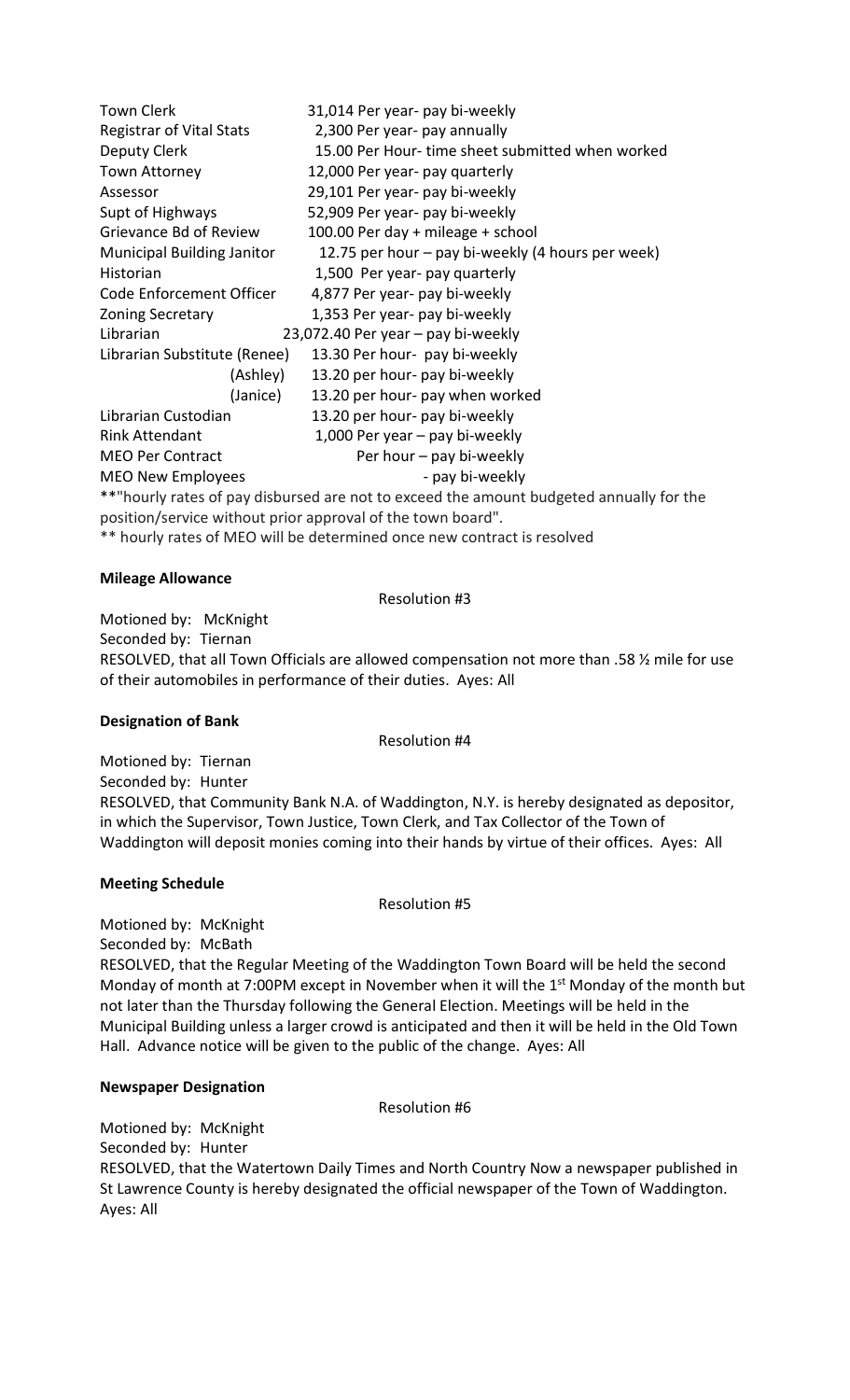## Signature Authorization

Resolution #7

Motioned by: McBath Seconded by: Tiernan RESOLVED, that Alex Hammond, Supervisor of the Town of Waddington is authorized to sign all checks on all funds of said town on deposit in Community Bank without a counter signature. Ayes: All

## Investment Policy

Resolution #8

Motioned by: McBath Seconded by: Hunter RESOLVED, that the Waddington Town Board agrees to continue with its current investment policy for the year 2022. (Copy is attached for details) Ayes: All

# Purchase Authorization

Resolution #9

Motioned by: Tiernan Seconded by: Hammond RESOLVED, that the Town of Waddington Highway Superintendent be authorized to purchase equipment not to exceed \$4,000 without prior board approval. Ayes: All

# Signature of Checks

Resolution #10

Motioned by: Tiernan

Seconded by: Hunter

RESOLVED, that the Deputy Town Supervisor, Travis McKnight, has approval to sign any necessary checks during the case of the Supervisor's absence. In the ABSENCE OF BOTH the Supervisor & Deputy Supervisor the Town Clerk, Carol A. Burns, is appointed to sign checks. Ayes: All

# Association of Towns:

Resolution # 11

Motioned by: McBath Seconded by: McKnight

RESOLVED, that the Waddington Town Board hereby authorizes all interested elected and appointed officials to attend the Association of Town Annual Meeting in New York City in February 2022 with prior board approval;

BE IT FURTHER RESOLVED that actual expenses of rooms and registration along with a \$35.00 per diem allowance for meals and a maximum of \$100.00 for travel allowance is provided. AND FURTHER RESOLVED, that all attendees must present a written report of the meetings attended at the March 2022 regular Town Board Meeting. All reports will become part of the minutes. Failure to present such a report will be sufficient reason to deny payment of all meeting expenses.

\* If event is postponed or transitioned to virtual, the intent of this resolution will hold. Ayes: All

# Procurement Policy

Resolution #12

Motioned by: Hammond

Seconded by: McKnight RESOLVED, that the Waddington Town Board agrees to continue with its current procurement policy for the year 2022 with revisions made @ January 2022 meeting. (Revised copy is attached for details)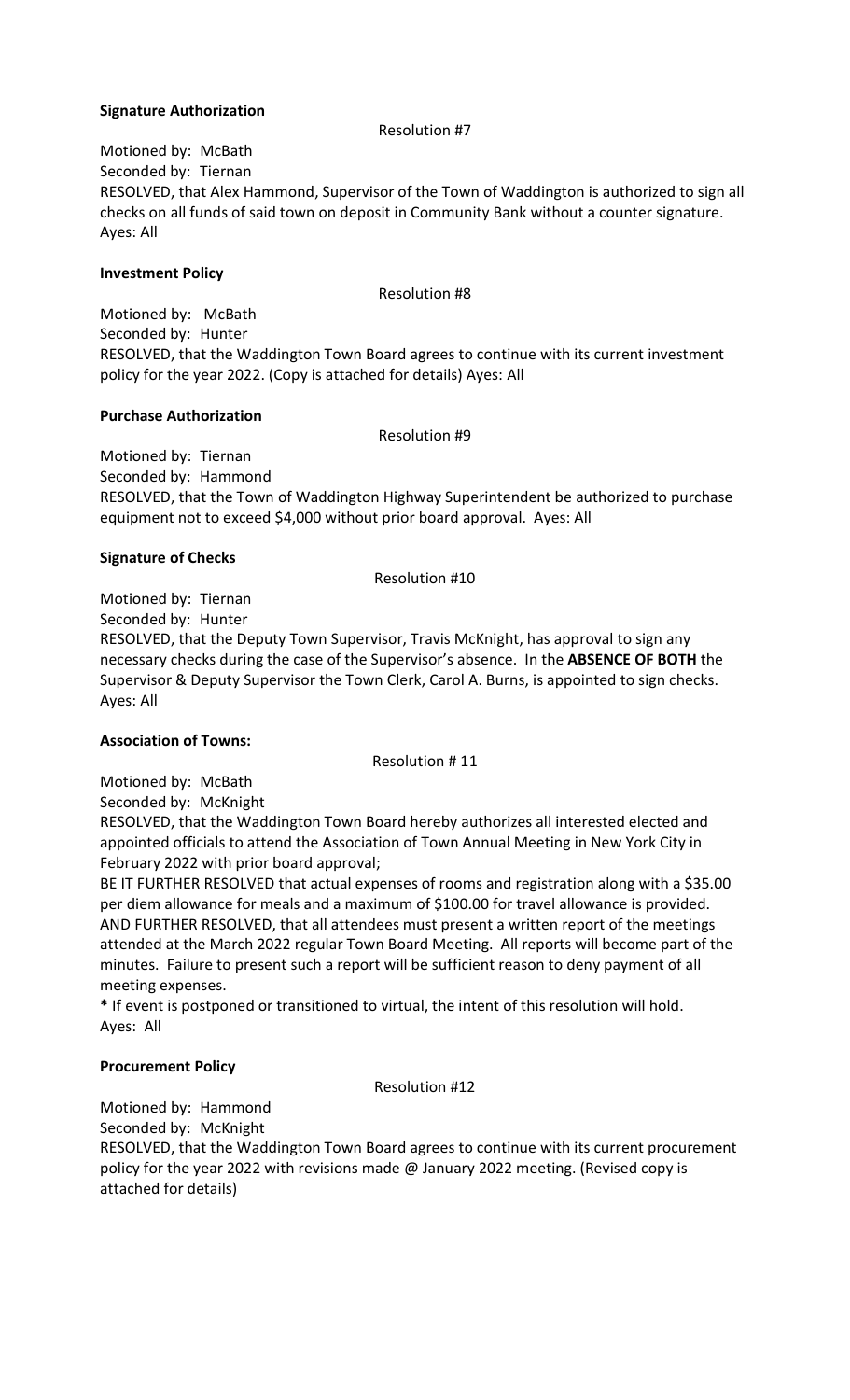### Returned Check Fees

#### Resolution # 13

Motioned by: McKnight Seconded by: Hunter RESOLVED, that the Town will impose a \$20 fee for every check tendered for payment that has been returned for insufficient funds. Ayes: All

## Supervisor's Appointments:

Library Liaison: Tiernan Rescue Squad Liaison: Hunter Agriculture/Cemeteries: McKnight Recreation Commission: Tiernan Highway Dept. Liaison: McKnight Grants & Additional Sources of Revenue: McBath

Citizen's Comments: James Miller welcomed and congratulated the new Councilmembers. He also wanted to thank the Town Board for their contribution of \$500 to the Waddington Resource Center. This donation was greatly appreciated. Supv Hammond asked how many Christmas Baskets were distributed. James noted approximately seventy.

### Committee Reports:

Highway: C McKnight reported that the Department has been performing general maintenance on trucks, plowed, and sanded 12 times, and cleaned up from the windstorm in mid-December. Supt Putney reported that there was one accident to report. He was plowing and the wing came up and took out the door and mirror brackets on his truck. It has been temporarily repaired and he is getting an estimate to repair once plowing season is over. It has been turned into the insurance agent.

### Rescue Squad: No update.

Library: Supt Putney reported that they are still having problems with the boiler system. There is water in the overflow pail. Frank Davey changed another valve and said we might have to replace the hot water tank that is there. He also noted the pressure gauge is not right. He will get the problem resolved. The boiler was installed in 2015.

Supv Hammond reported that the change has been submitted for the net metering to put the library back on the solar credits. The clerk noted she will reach out to make sure it has been submitted correctly and that there are no corrections needed.

Grants/Alternative Revenue: C McBath asked the status with the Iroquois land. Supv Hammond reported that he met with Rob Campany and he is working on the part 1 SEQRA and will submit it to the town for review. Supv Hammond noted that the state electronically submitted the ARPA into the highway account. It has been moved to its own savings account specifically for this.

Supv Hammond also reported that he and Supt Putney met with Rob Campany about the drain system project to be paid for with the ARPA money. He should have base plans on the drain system next week. They spoke with Chris Reagan about tying into the stormwater system and he wants them to tie into the sewer system. The discussion ensued concerning the work the Rob Campany is doing and the work the Kevin Smith has been working on. The board received a quote from Kevin for the project. There seems to be some confusion on the work that each engineer was to do. After further discussion, the board noted they will talk to both engineers to see where we stand. C McBath stated that he had to have a report by April  $1^{st}$ . He will need to have project specs, cost estimates, costs spent on the outside work w/ # people, # days worked etc.

Fire Alarm Grant: Still waiting for system parts

Recreation Survey: At the last meeting, the board asked C McBath to update the survey submitted by the Recreation committee. He noted he started doing this but has not finished. He will have a completed one for the February meeting.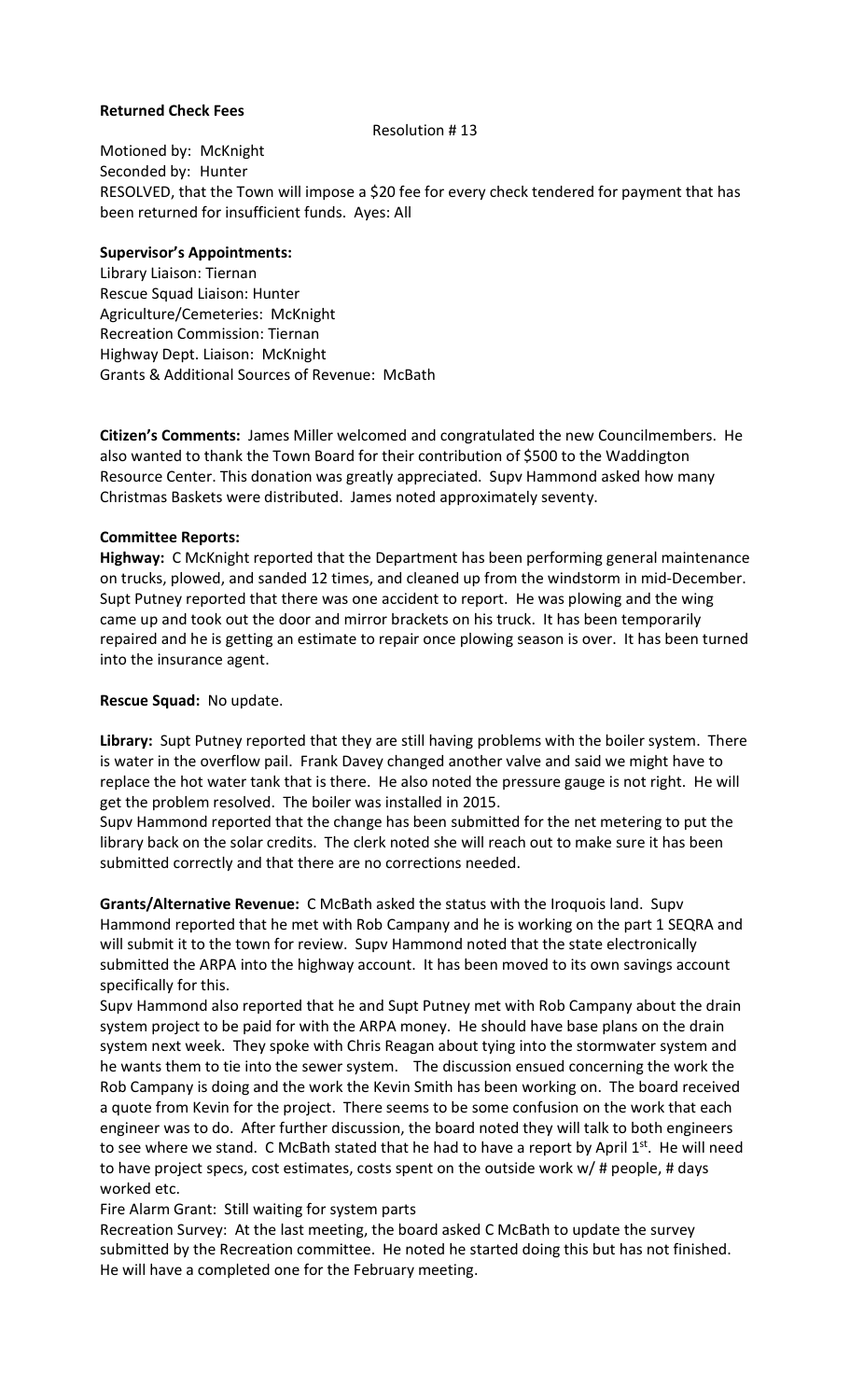The Board asked the clerk if she found out about mailing costs. She noted that she had not but will also have for the February meeting.

Recreation: They are in the process of posting the summer recreation positions.

Museum: James Miller reported that they have put together more exhibits based on the Ogden family. The Waddington historical Association has kicked off and moving along. The Village is working on obtaining St Paul's Church. It is in the lawyer's hands right now. The estimated legal fees were \$4,500. They are hoping to hear from the diocese by the end of this month. The next museum meeting will be held on March 8th. The Waddington Historical Association has completed the certificate of incorporation and mailed to the Department of State. It was returned and said it needed to be sent to the Department of Education. The next Historical Assoc meeting will be January 25<sup>th</sup>. The Moore Museum building has been sold for \$80,000. C McBath asked James if they had any data for the old town hall building. They would like to be able to use some of it to submit for grants.

Local Government Task Force: Supv Hammond reported that the next meeting should be at the end of the month.

Court Security Officer: C McBath reported that the licensing form he sent needs to be submitted before we can submit the court security officer forms. He met with Scott on December 31<sup>st</sup> and they went over the purchases needed. The magnetometer is \$375-\$400. The purchase will be the same one he is already trained on at the prison. They have selected the uniforms. He will be in to see the clerk so that we can place the orders. The position is for 80 hours per year which equates to 3.3 hours per court night. C McBath asked if the Code Enforcement Officer can figure the occupancy limit for the court room so that it can be posted. The Board also discussed making the municipal building a weapon free zone. The clerk will contact the Town Attorney to see if it has to be a local law or if it can be by resolution. The board discussed the letter of acceptance put together by C McBath. They only had minor modifications. A motion was made by Hammond, seconded by McKnight to send Scott Hough the letter of acceptance with the modifications made. Ayes: All

Old Town Hall: C McKnight reported that Colton Glass will be at the old town hall on Thursday @ 8:30 to install the threshold for the back door. It will be ¼" threshold with a thicker brush on it. You may still see some light in the corners of the door, but it is a commercial door and is not supposed to seal like a residential door. They also fixed the window on the side of the door. He asked Supt Putney if he will be able to meet them here. He said he could.

Generator Project: No update.

Planning Board Re-appointments: There have been a couple of reappointments that have been missed with the planning board. The following appointments will be made based on their original expiration dates:

| <b>Resolution #14</b> |  |  |  |
|-----------------------|--|--|--|
|-----------------------|--|--|--|

Motioned by: McKnight Seconded by: Hunter RESOLVED, that the Waddington Town Board does hereby reappoint the following members to the Town Planning Board. Ted Ritzko for a five-year term  $1/1/21 - 12/31/25$ Paul Jones for a five-year term 1/1/19 – 12/31/23 Dan Kent for a five-year term  $1/1/19 - 12/31/24$  Ayes: All

Zoning Board of Appeals: Supv Hammond reported that there is a vacancy on the Zoning Board of Appeals. Thomas Hunter sent in his resignation from the board due to becoming a Town Councilmember. If anyone has any suggestions, please bring them to the next meeting. It will also be posted on the website.